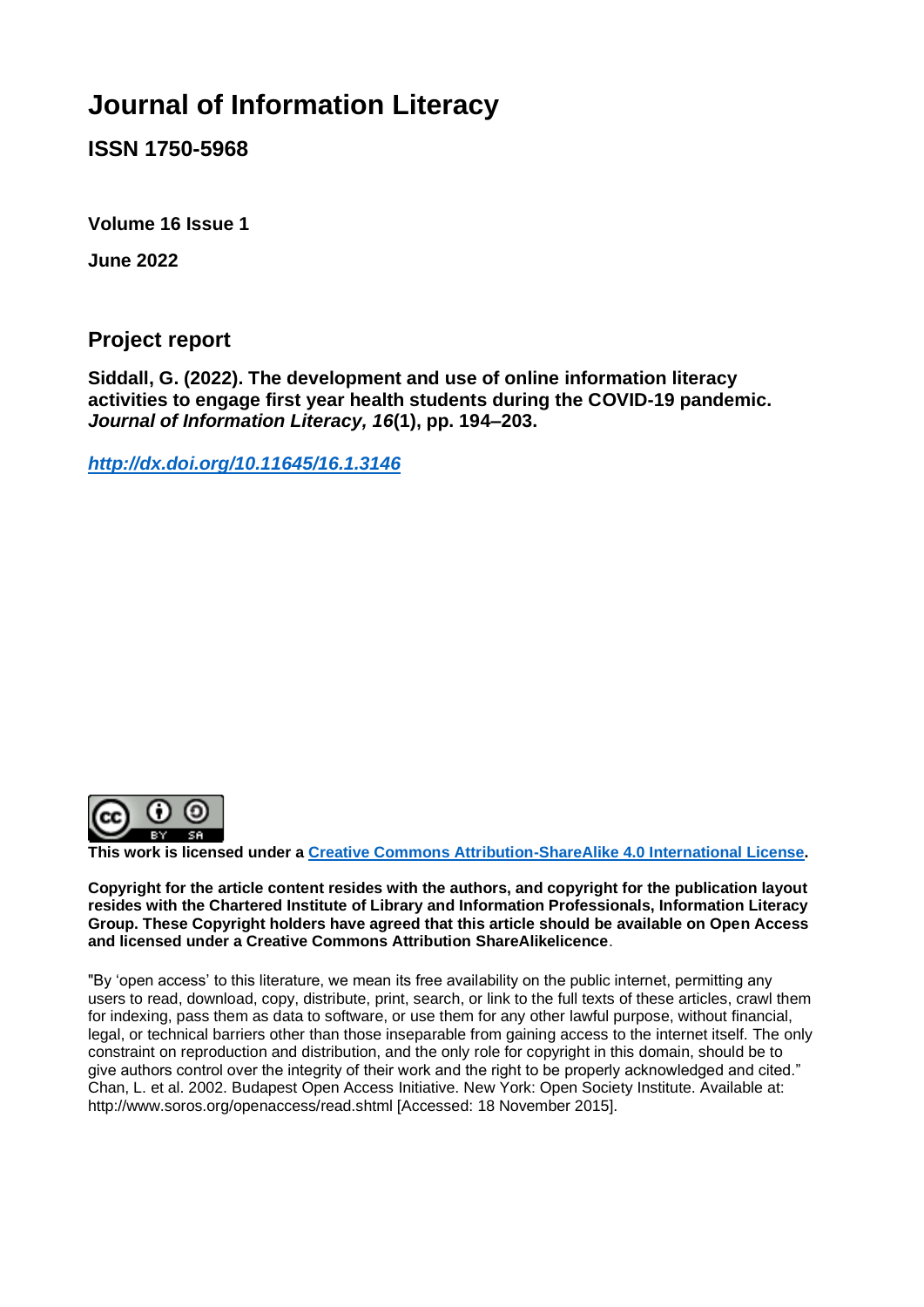# **The development and use of online information literacy activities to engage first year health students during the COVID-19 pandemic.**

**Gillian Siddall, Academic Librarian, LLS – Academic Services, University of Northampton. Email: gillian.siddall[@northampton.](mailto:gillian.siddall@northampton.ac.uk)ac.uk ORCID: [0000-0002-1252-9361](https://orcid.org/0000-0002-1252-9361)**

## **Abstract**

The article discusses the development of online tutorials to support the Academic Librarians' information literacy instruction during the first lockdown of the COVID-19 pandemic. The content and development of the activities are presented in relation to information literacy (IL) standards. At the University of Northampton, the first-year students each receive two IL sessions from an Academic Librarian that support their information skills development. The first session focuses on identifying an information need and how to search for relevant information. The second session supports students to understand the referencing process and how to use information ethically. The IL sessions are based on the principles of Active Blended Learning and focus on providing interactive and engaging workshops for students. The activities were designed to support the students on health programmes who began their studies in April 2020 and the students who were receiving their final IL session. The reflections on the IL sessions highlight lessons learnt during the online delivery.

## **Keywords**

active learning; blended learning; COVID-19; information literacy; online learning; UK

\_\_\_\_\_\_\_\_\_\_\_\_\_\_\_\_\_\_\_\_\_\_\_\_\_\_\_\_\_\_\_\_\_\_\_\_\_\_\_\_\_\_\_\_\_\_\_\_\_\_\_\_\_\_\_\_\_\_\_\_\_\_\_\_\_\_\_\_\_\_\_\_\_\_\_\_

### **1. Introduction**

This paper reflects on the development and use of online activities for information literacy (IL) instruction. As an Academic Librarian my focus is to support students to develop their IL skills. Teaching sessions allow me to reach all students and provide a basic introduction to IL and how it can support their academic study. During the unprecedented COVID-19 lockdown (Office for National Statistics, 2020) I had to develop a method of providing engaging information skills instruction to support students studying at home. In March 2020 I was sent to work from home and was teaching students online the following day. I support students from several different programmes, specifically the health programmes. These courses have three cohort intakes throughout the academic year, so whilst most of my colleagues had completed their teaching, I still had to teach students who started their programmes in September 2019, January 2020 and those who were due to start their courses in April 2020. The pre-registration Nursing, Midwifery and Paramedic students had to start their courses studying at home, without any opportunity to go onto campus or meet their colleagues and tutors in a face-to-face format. Therefore, I had to radically change my teaching practices from a 'traditional' in-person session, to one that could be delivered online in a synchronous and asynchronous manner. This paper will present the development of the online activities and how they were used to support first year undergraduate students, the majority of whom began their studies during the first COVID-19 lockdown in April 2020. This will include how the activities integrated the institutional focus on student-centred teaching and Active-Blended Learning (ABL) and the Integrated Learner Support system (ILS).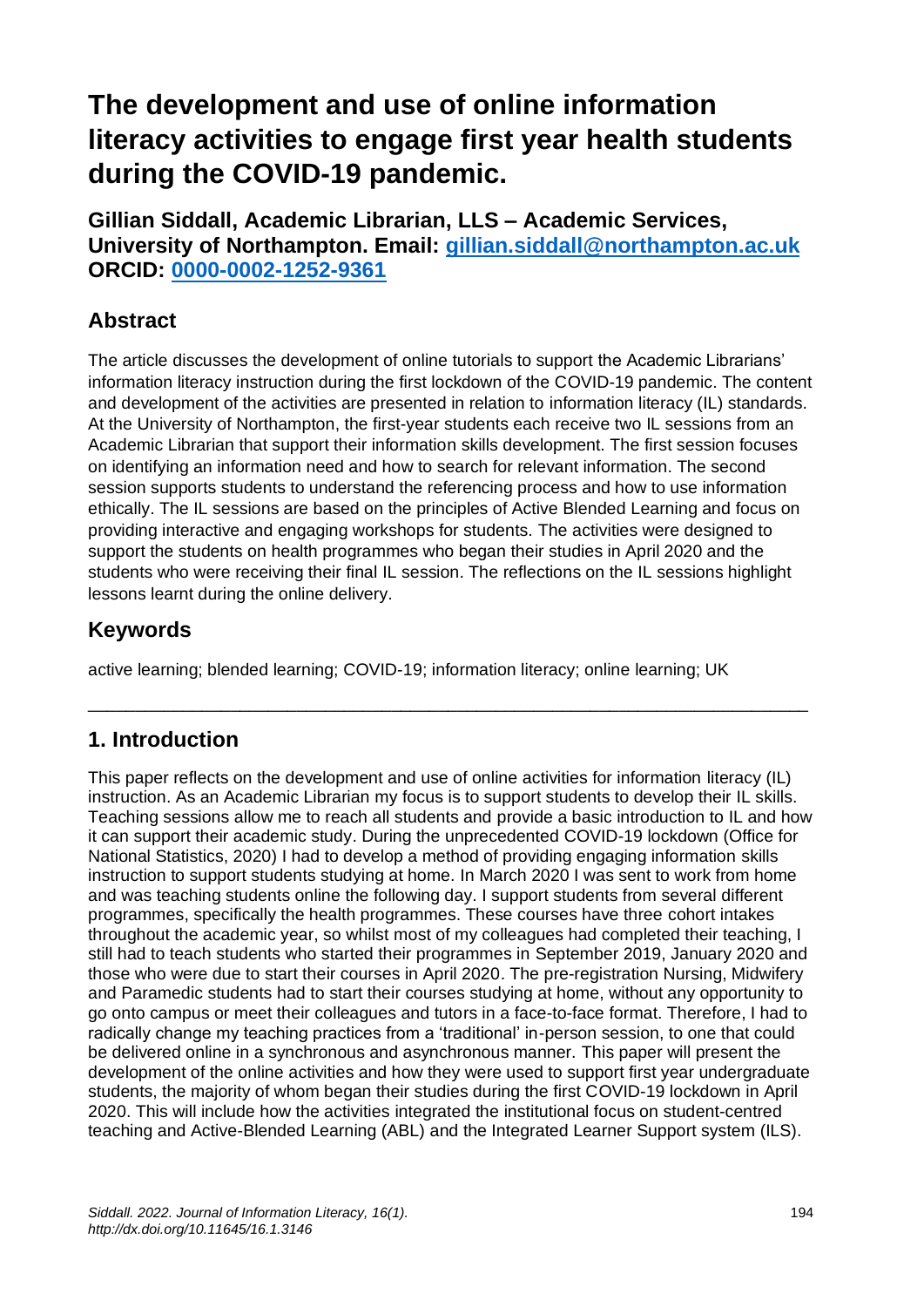The paper will then reflect on the IL sessions, the lessons learnt, and ideas taken forward into future teaching sessions.

#### **1.1 Institutional context**

The University of Northampton's (UON) mission is to transform lives and inspire change in its students, staff and community (University of Northampton, 2022). The focus on students encourages the academic teaching team to be 'super supportive' and motivated to engage students with their learning using Active-Blended Learning as a pedagogical approach. 'The pedagogical approach is constructivist in nature, with the focus on involving students in building their own knowledge and skills to achieve the learning outcomes' (Armellini, et al., 2021, p. 1). The Academic Librarian team have embedded the ABL approach into their sessions using student-centred activities to support students to develop their information skills (Institute of Learning and Teaching in Higher Education, 2022). IL skills are key to helping students to develop and explore their topic independently and to use the information they find ethically and effectively (Information Literacy Group, 2022).

As part of the University's commitment to transforming the lives of students, the University developed an Integrated Learner Support (ILS) framework. This framework redeveloped the support around the student (Institute of Learning and Teaching in Higher Education, 2022). The ILS established that all students would get the same support to develop their skills. It includes the support of the Personal Academic Tutor (not discussed here) and the integration of three teams to help students to reach their academic potential: The Academic Librarians (finding and using information effectively); the Learning Development team (developing their academic skills); and the Changemaker team (to help students build their employability skills). This approach scaffolds the students' skills throughout their undergraduate degree, rather than offering them as a bolt-on towards the end of their course (Institute of Learning and Teaching in Higher Education, 2022). Therefore, every student gets the opportunity to develop their skills, receive support and reach their academic potential.

The Academic Librarian team focused on two main learning objectives for the ILS. By the end of the programme students will be able to:

- gather, assimilate, and critically evaluate information from a range of sources, spheres and media.
- evaluate appropriate legal and ethical frameworks surrounding information and make judgements about their selection and application.

The Academic Librarian focus was to make sure students were confident in finding, assimilating, and evaluating information within a legal and ethical framework. The ILS began in September 2018 with a gradual roll out across all three academic years of undergraduate study (Institute of Learning and Teaching in Higher Education, 2022).

The learning objectives developed by the Academic Librarian team focus on the key concepts of IL (Association of College and Research Libraries, 2016; CILIP, 2018 as cited in 'Definitions & models – Information Literacy Website', n.d.; SCONUL, 2016). The focus on helping students to identify an information need, search effectively to find relevant information and then use and apply that information successfully at university and beyond (SCONUL, 2016). A key aspect of IL is the ethical use of information and how that relates to the creation of new knowledge (Association of College and Research Libraries, 2016).

This paper will focus on the work of the Academic Librarians supporting health programmes and the two sessions taught during the students' first year of study to develop their IL skills: ILS 1 'Finding the Good Stuff' (literature searching) and ILS 2 'Referencing and Ethical Use of Information' (referencing and plagiarism). Therefore, the first year ILS sessions are designed to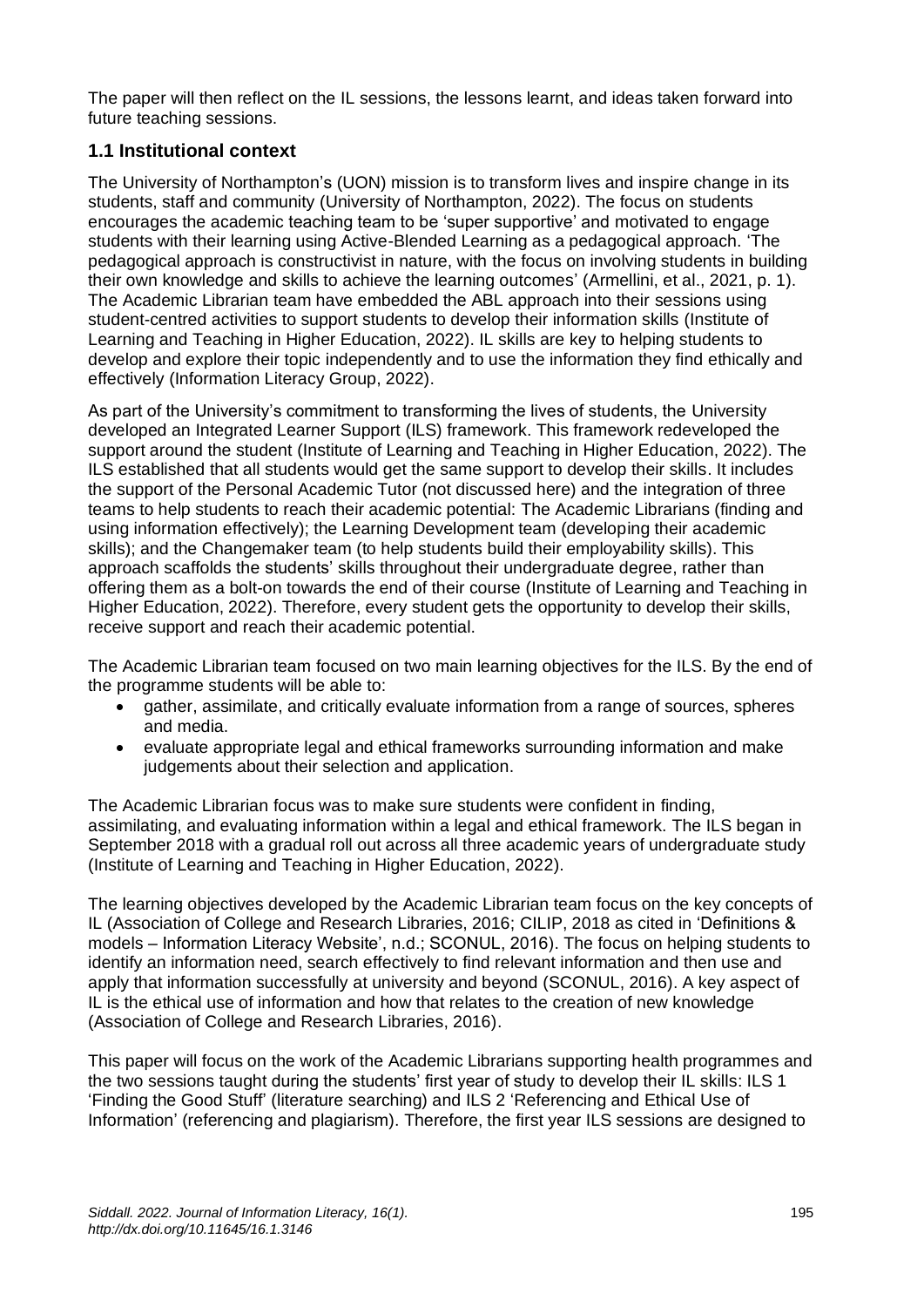provide students with the fundamental IL skills, which will be developed further and embedded as the students' progress through their academic studies at UON.

In alignment with ABL the ILS system differentiates between pre-sessional, in-session and postsessional activities to help consolidate students' learning. The Academic Librarians developed activities that would build on the model that students would see reflected in their standard module teaching, using both synchronous and asynchronous teaching activities. Asynchronous delivery (similar to the flipped classroom concept) was designed for students to explore a subject area, before a face-to-face session. Synchronous teaching represents the real-time student – staff engagement, often in face-to-face teaching, which encourages students to explore the topic alongside their peers and tutor.

Before the COVID-19 pandemic, all the ILS IL sessions were delivered face-to-face in the classroom with students. However, following the national lockdown in the UK in March 2020 (Office for National Statistics, 2020; Sparrow, Campbell, & Rawlinson, 2020), the teaching had to be adapted to an online format (University of Northampton, 2020b). This involved a quick change of direction for the Academic Librarian supporting programmes who still had teaching during this period.

#### **1.2 Context of IL sessions**

The nursing, midwifery, and paramedic pre-registration<sup>1</sup> undergraduate programmes all had new student intakes starting in April 2020. Unsurprisingly, the pandemic had affected how the new and current student intakes would be taught. The academic faculty for each subject decided how they would teach the new students and what format IL sessions would take. The paramedic students who were due to start in April went straight into practice and therefore could not receive the 'traditional' sessions for the ILS. Therefore, I was asked to provide the ILS content in an asynchronous format. Usually all health students would receive their 'theory' teaching for a few weeks before going into the practice setting, therefore the ILS sessions would be contextualised within their learning about the evidence base of their programme. The midwifery students were going to be taught wholly online, but the focus of the teaching team was to build the student community, so it was decided that the ILS would be delivered asynchronously. The nursing students would receive their sessions synchronously online. There were also students studying on these courses who had started in September 2019 or January 2020 and still needed the second ILS session from the Academic Librarian. Therefore, the Academic Librarian had to develop a suite of resources that would allow all students to engage with the IL content, in a student-led way, whatever their experience and level of study in both a synchronous and asynchronous format.

Between 25<sup>th</sup> March 2020 and the end of July 2020 the Academic Librarians supporting these programmes delivered 19 IL sessions. 11 of these sessions were for first year students, two of these were completely asynchronous, the Midwifery and Paramedic Science cohorts starting in April 2020. The sessions varied in lengths according to the content covered.

### **2. Developing online activities**

To ensure all students on the three programmes had the same information and opportunity to explore the IL skills developed during the first two ILS sessions, a package of online activities was developed. The online activities were designed to allow students to explore information skills, either for one or both ILS sessions. Xerte software was used to develop the online

<sup>1</sup> Pre-registration refers to the status of the students on the programmes – by successfully completing the academic programme (including practice placements) they are recommended for registration with the Nursing & Midwifery Council or Health Care Professions Council and can gain employment as registered nurses, midwives or paramedics.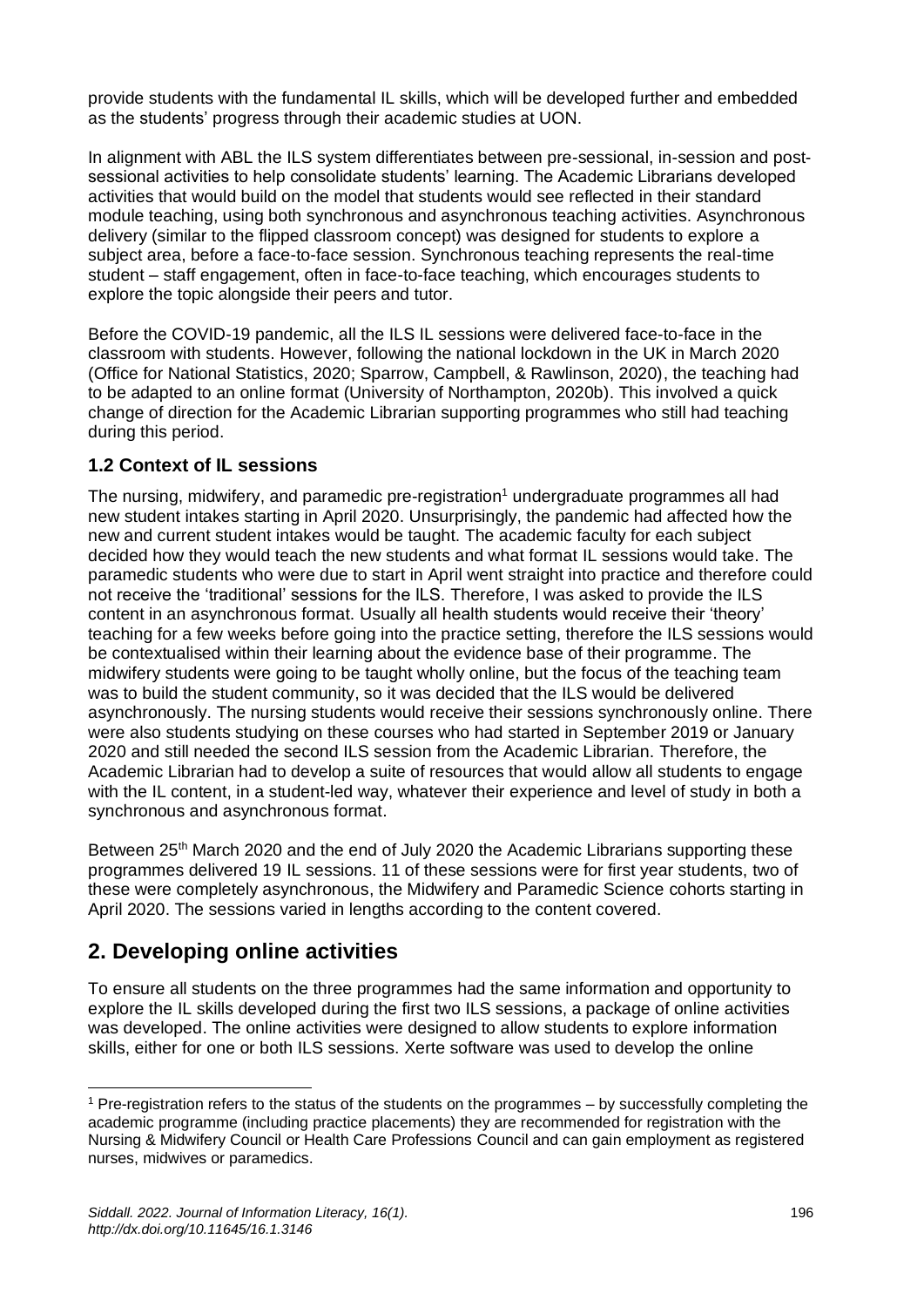activities. Xerte was developed by the University of Nottingham and is open source software designed to develop interactive online learning objects (The Xerte Project, 2022). Accessibility features are built into Xerte in line with government legislation (The Xerte Project, 2021a) and the usage of tutorials can be tracked through SCORM<sup>2</sup> (The Xerte Project, 2021b).

Due to the accessibility of the Xerte software and the team's previous experience using it, Academic Librarians were encouraged to develop several tutorials using the software. However, mindful of screen time and pedagogical theory around teaching in chunks, the tutorials were broken down into short manageable segments (Saunders, 2018; House & Dimmock, 2015; Mestre, 2010; Slebodnik & Riehle, 2009; Yang, 2009).

There was no time to do usability testing with students as the resources had to be delivered immediately. Therefore, usability testing was instead done with Library colleagues. At least two members of staff reviewed each Xerte which gave a sense of the time taken to complete the tutorial (which would be used to guide students). It also removed the creator bias that can often be present when the creator or author, reads what they expect to read, rather than what is in front of them. This feedback was helpful in addressing minor spelling and punctuation errors, providing realistic timings for the completion of tutorials and highlighting accessibility and legibility errors. Some feedback highlighted issues with the limitations of the software used, which could not be addressed, but which would be taken forward to look at for future redevelopment. An example of a problem with the software was the speed of transition between text in a video. This timing was automatic, and it would take more time to explore the settings in the recording software to see if this could be slowed down. This was identified as something to look to amend during the summer period, when teaching demand was lower.

The asynchronous online activities were divided into two packages to represent the two sessions. Within these parts, the activities were broken down into smaller chunks to address the learning outcomes. In the asynchronous package there was an 'Introduction to the Academic Librarian' video. This short video was recorded using the video recording software Kaltura. It gave students a 'face' for the support on offer and introduced them to the activities for them to complete.

#### **2.1 ILS 1: Finding the good stuff**

To address the first Academic Librarian learning outcome, three Xertes were developed. These were uploaded to the module VLE site, where students would access their other course materials. All activities used a combination of text, videos, and interactive elements to explore the skills and topics they represented.

Activity 1: Keywords (10 minutes). This activity was designed to help students to understand the search process. The activity used everyday examples like shoes to explore keywords and synonyms.

Activity 2: Academic Sources (20 minutes). This activity was designed to help students recognise information needs in 'real life' and academic situations. It also helped them to differentiate between academic and non-academic sources.

Activity 3: Questioning sources (20 minutes). This activity was designed to help students explore the quality of a source. Students are then guided through different types of sources through highlighted screenshots that explain details of the source examples. They are encouraged to use simple questions to evaluate the sources they use.

<sup>&</sup>lt;sup>2</sup> SCORM is a set of technical standards that allows eLearning packages to interact with educational software such as a VLE (Rustici Software LLC, 2021).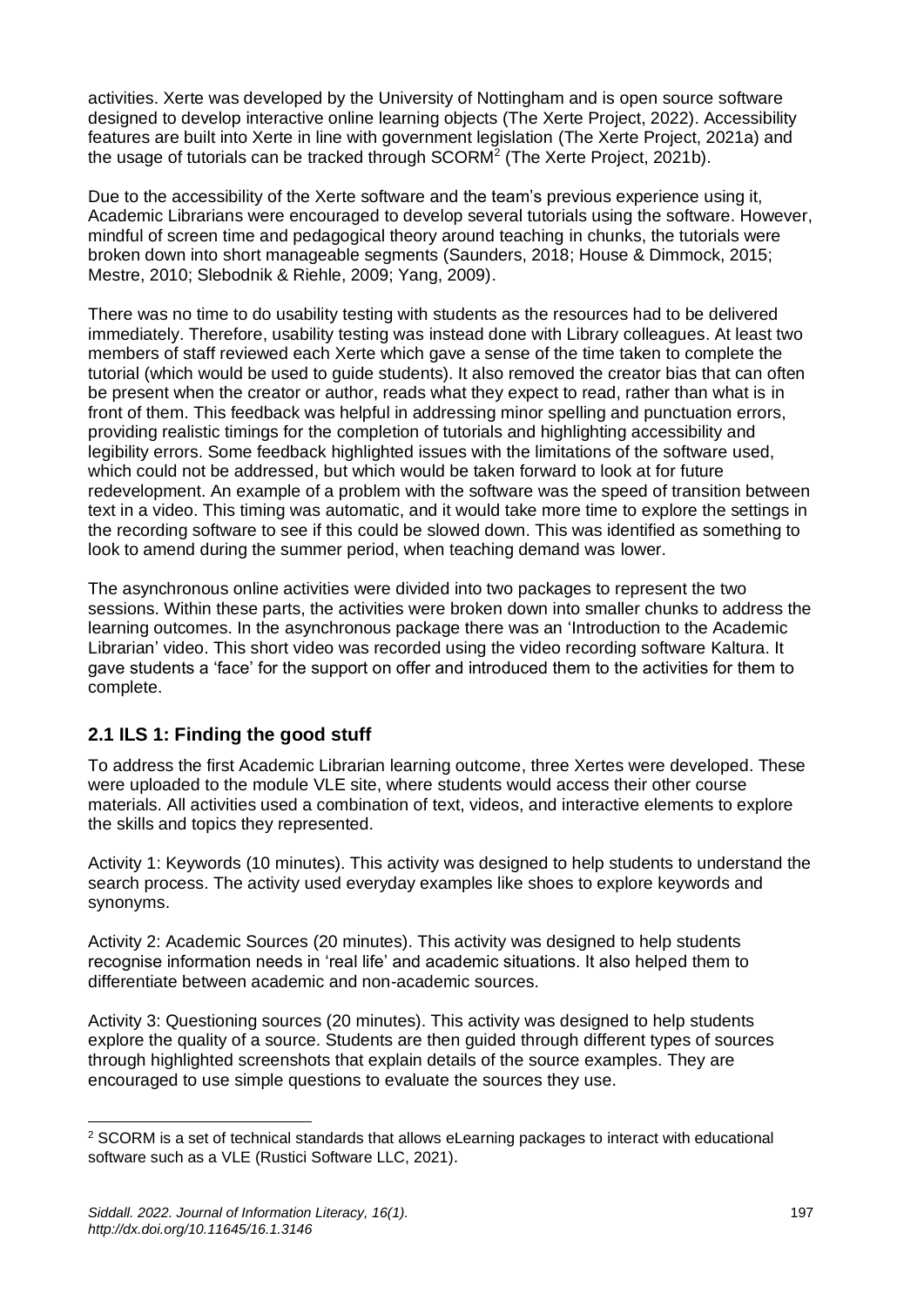#### **2.2 ILS 2: Ethical use of information**

The second part of the package focused on Referencing and Ethical Use of Information, the second AL learning objective. All three health programmes used the UON Harvard Referencing system, therefore the main Xerte focused on this particular style.

Activity 4: Referencing: Cite it right (25 minutes). This activity was designed with a colleague. It introduces students to referencing, starting from the terminology used and exploring examples of in-text citations. The students are taken step-by-step through the process of constructing a reference according to the UON Harvard referencing style.

The Academic Librarian had developed an extended second session for the pre-registration nursing students following a conversation with the academic staff on how students are struggling to use social media safely and effectively. Digital literacy is perceived to encompass further skills that build on and compliment IL. For example, JISC (2018) have identified six core competencies that a digitally capable individual would have. These include information, data and media literacies. In their discussion of the digital capabilities required, JISC highlight how individuals need ICT proficiency and 'digital identity and wellbeing' (JISC, 2018). Identity management should be a core consideration for all health professionals as they have to maintain and manage their identity in real life and online (Nursing and Midwifery Council, n.d.). Originally the Academic Librarian had an interactive face-to-face session with students that got them to explore and challenge their 'digital footprints'. It was very well received and helped them to realise what information was available about them online and what they could do to use social media in a more professional way. Therefore, it was essential that the Academic Librarian developed these ideas into the Digital Footprints Xerte which could be delivered during the pandemic.

Activity 5: Digital Footprints (15 minutes). This tutorial was created in April 2020. It encourages students to reflect on how they interact with the online world. The tutorial explores how different social media profiles can be used for professional and social purposes. As the tutorial is aimed at pre-registration nursing students, it includes recommendations and advice from the Royal College of Nursing and the Nursing and Midwifery Council.

## **3. Delivery**

The Academic Librarian delivered IL sessions during the COVID-19 lockdown to all students. This paper will focus on the teaching for first year students who had started their courses in September 2019, January 2020 and April 2020. Figure 1 presents the date and range of IL sessions delivered and whether they were delivered synchronously or asynchronously online.

The first online session (see Figure 1) was delivered jointly by the Academic Librarian and Learning Development tutor to a Paramedic Science cohort starting their course in September 2019. This was a synchronous session, focusing on ILS 2. Students were introduced to the academic skills Xertes and given time to complete them during the session. The instructors remained in the online classroom and answered questions using the chat feature. Thus, replicating the face-to-face environment where tutors were on hand to answer questions as they arise. The usage statistics from the VLE demonstrate that students found the activities useful and revisited the content that afternoon, after the session.

The April 2020 Midwifery and Paramedic students received the activities asynchronously. When the Academic Librarian reviewed the usage after two weeks, the engagement and progression through the activities was low. This could be the result of several factors, but key issues were:

- Unfamiliarity with the VLE
- Difficulty navigating through the pages of the Learning Unit
- The overwhelming amount of information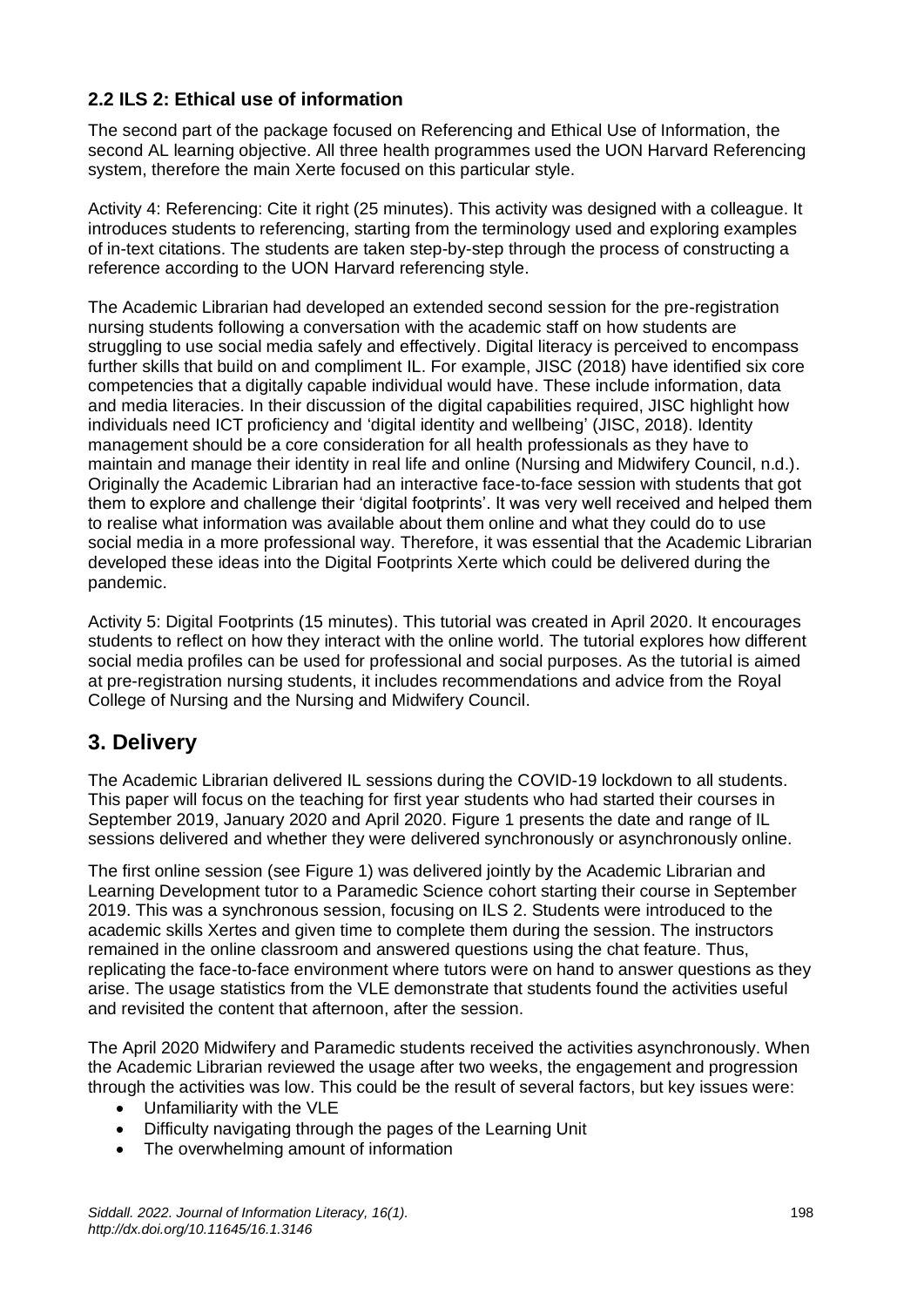| <b>Figure 1:</b> Table listing the asynchronous and synchronous Academic Librarian ILS sessions |
|-------------------------------------------------------------------------------------------------|
| delivered during the first COVID-19 lockdown in 2020.                                           |

| <b>Date</b> | <b>Cohort</b>                                          | <b>Session</b>                                                | Asynchronous or<br>synchronous<br>delivery |
|-------------|--------------------------------------------------------|---------------------------------------------------------------|--------------------------------------------|
| 25/03/2020  | <b>FdSc Paramedic Science</b><br>(September 19 cohort) | ILS 2: Ethical Use of<br>Information                          | Synchronous                                |
| 01/04/2020  | <b>FdSc Paramedic Science</b><br>(April 20 cohort)     | ILS 1: Finding the Good<br><b>Stuff</b>                       | Asynchronous                               |
| 16/04/2020  | <b>BSc Midwifery - April 20</b>                        | ILS 1 and 2                                                   | Asynchronous                               |
| 28/04/2020  | BSc Nursing - January 20<br>(Group 1)                  | ILS 2: Ethical Use of<br>Information and Digital<br>Footprint | Synchronous                                |
| 28/04/2020  | BSc Nursing - January 20<br>(Group 2)                  | ILS 2: Ethical Use of<br>Information and Digital<br>Footprint | Synchronous                                |
| 11/05/2020  | <b>BSc Nursing - April 20</b><br>(Group 1)             | ILS 1: Finding the Good<br><b>Stuff</b>                       | Synchronous                                |
| 11/05/2020  | <b>BSc Nursing - April 20</b><br>(Group 2)             | ILS 1: Finding the Good<br><b>Stuff</b>                       | Synchronous                                |
| 01/06/2020  | BSc Nursing - April 20<br>(Group 1)                    | ILS 2: Ethical Use of<br>Information and Digital<br>Footprint | Synchronous                                |
| 01/06/2020  | BSc Nursing - April 20<br>(Group 2)                    | ILS 2: Ethical Use of<br>Information and Digital<br>Footprint | Synchronous                                |

Both the January 20 and April 20 pre-registration Nursing students had synchronous online sessions (see Figure 1). The students completed the Xerte activities during the session and the Academic Librarian responded to questions at the end of the session. Engagement with the activities was high and students appreciated the chance to work through the online activities, although some had difficulty navigating the software. Students showed they appreciated the opportunity to ask questions as they worked through the activities. The Academic Librarian was able to give timely responses. 'This communication is most effective when it is not felt as hierarchical, but truly reciprocal' (Armellini et al., 2021, p.5). Therefore, the Academic Librarian's communication with students was engaging students and supporting them at their point of need.

## **4. Lessons learnt**

The Academic Librarian developed several online activities to provide students with a grounding in key information skills. They were developed using Xerte software because the Academic Librarian had experience using it as part of developing content for the UON Skills Hub (House & Dimmock, 2015). The software allowed interactive elements to test students learning and encourage them to reflect on what they were learning. These interactive elements also offered a method of partially replicating the engaging activities that had been used in face-to-face sessions before the lockdown. Literature demonstrates how face-to-face quizzes can be used to assess students learning and understanding from completing online activities (Mune et al., 2015). Unfortunately, this was not possible in this context, so the diagnostic questions at the beginning of the online workshops helped to provide general feedback on students' skills and acted to prompt further questions. Students therefore had their learning tested in the online workshops.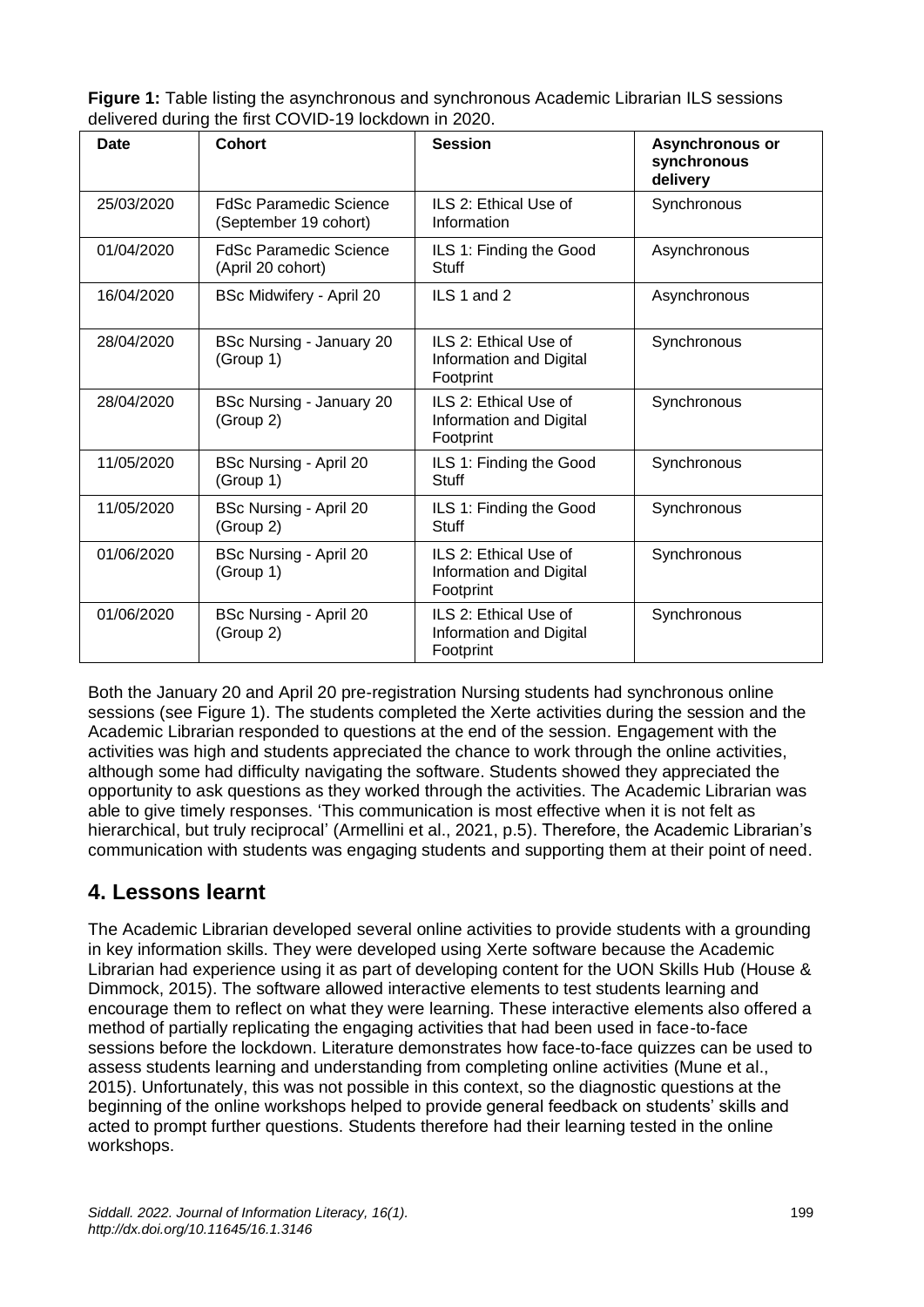#### **4.1 Scalability**

The online activities helped to address the issues of scalability as the Academic Librarian had to deliver core content to multiple cohorts in different ways: from completely asynchronous delivery; to multiple and repeated synchronous online sessions. Salisbury et al. (2012) wrote that many Academic Librarians are struggling to find a way to provide scalable and sustainable IL instruction that can be delivered across a university. The same issue of scalability was highlighted by Mune et al. (2015) when they were developing online information skills tutorials for different subject areas. This was compounded in this instance as each Xerte had to be uploaded individually to the relevant subject VLE module site. For example, the 'Harvard Referencing: cite it right' tutorial had to be uploaded to four separate module sites, each upload taking approximately 15 minutes.

Therefore, in light of scalability issues, anyone developing IL tutorials should consider:

- Accessibility: build accessibility into the activities from the beginning, look at how to support students with additional or different learning needs.
- Chunking: Avoid replicating an hour-long workshop, break skills and activities down into discrete sections to enable students to complete them in their own time.

#### **4.2 Context**

Fontane's (2016) article discusses the growing preference students have for online instruction, although they also highlight the propensity of students to watch video tutorials at a faster speed to get through them quickly (p. 93) raising the question of their effectiveness in demonstrating key IL skills. Fontane's (2016) work demonstrates that librarians need to contextualise videos within tutorials and offer variation in the activities students are required to complete. The combination of videos, quizzes and interactive elements in the tutorials discussed in this paper, are designed to contextualise the information skills and online activities. The complexity of creating and reviewing online activities is demonstrated in the work of Franklin, Faulkner, Ford-Baxter, and Fu (2021). Their activities highlighted similar 'real life' examples to help highlight key IL examples (Franklin et al., 2021). The ILS 1 keyword activity uses a photograph to prompt students to explore keywords around shoes – an everyday object that has many synonyms and regional variations. Activity 2 has multiple choice questions to highlight information needs such as buying cinema tickets. Therefore, the online activities were designed to bridge the gap between students' own experience and the information skills they would need to develop for their university study.

In light of the competing demands on students' time it is helpful to consider:

- Visibility: Do not use learning units that restrict access to resources. The VLE used had a 'learning unit' template that restricted access to the online activities, meaning that a student had to complete each activity in turn. Allow students to scroll through asynchronous content so they can understand the resources available and pick and choose those most relevant to them.
- Choice: Give students relevant and useful choices to complete activities that build on their skills. As an example, some students felt confident with referencing, so allow students to see what activities are available and choose those that they think will be most helpful to them. They could choose between completing a 25-minute referencing activity, with watching a couple of videos that addressed specific issues such as plagiarism and 'ten tips for referencing'. Providing links to the online referencing guide, also gives students the opportunity to look at referencing in more depth, if they wanted to, and to bookmark key resources to come back to as needed.

#### **4.3 Engagement**

It could be argued that the ILS at the UON is a continuation of the traditional 'one-shot' IL instruction, which Shannon and Shannon (2016) argue has limited impact on student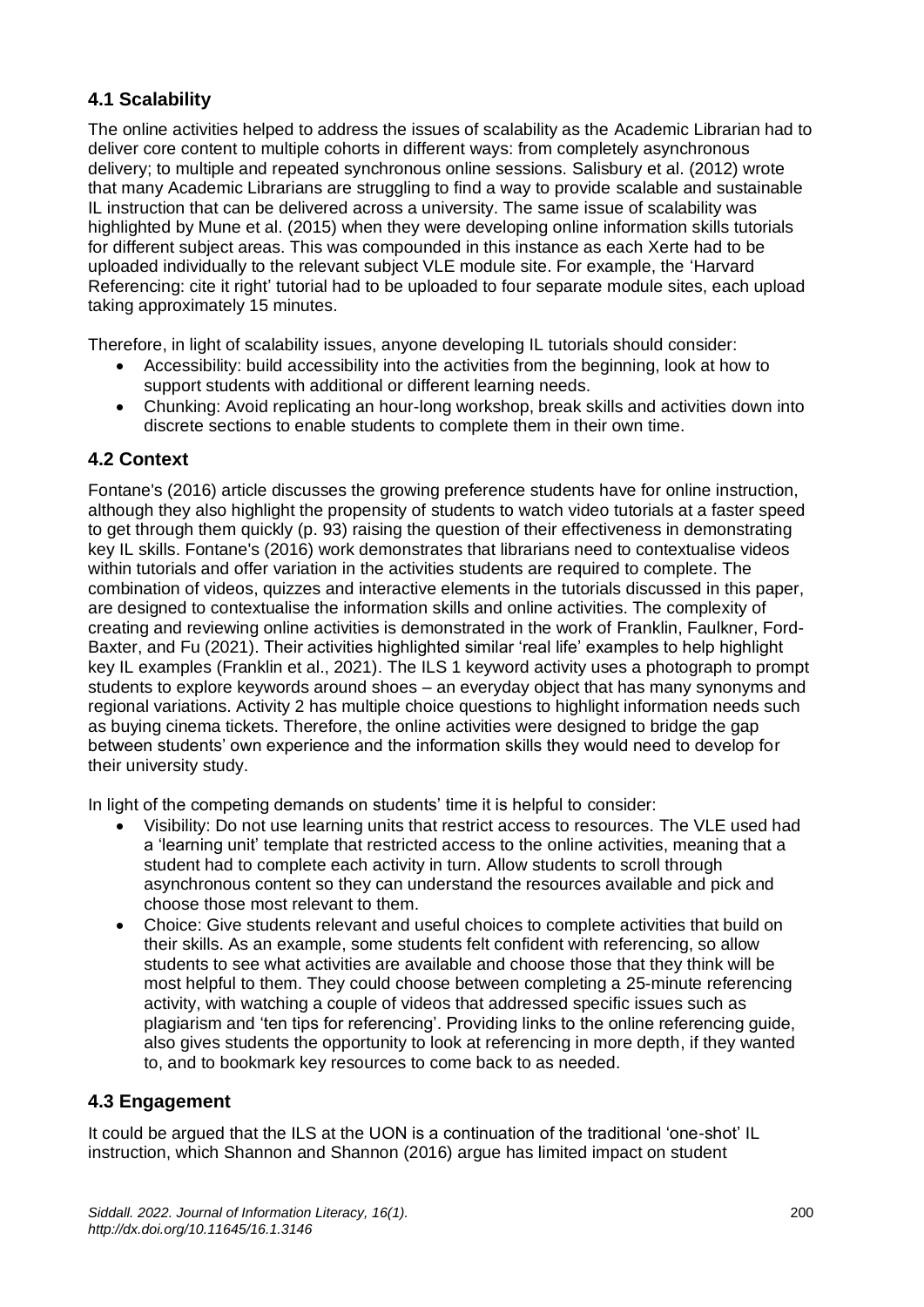development of information skills, an idea which is supported across the literature (Fontane, 2016; Stagg & Kimmins, 2014). However, the fact that most of the pre-registration health programmes received two separate sessions from the Academic Librarian during their first year provides an opportunity to build and consolidate these skills. The diagnostic questions in both the synchronous and asynchronous ILS activities prompt students to reflect on their skills and highlight areas to develop. This builds on the ideas of Shannon and Shannon (2016) and Tang and Chaw (2016) that just because a student is confident using social media, does not mean they have the necessary skills to find, evaluate and use information effectively for academic work, thereby reinforcing the need for students to engage in the sessions. Students could also return to the online activities to revisit key areas as needed. The overview of student usage in this paper looked at a two-week window following the synchronous session or package upload and does not account for any subsequent engagement with the online ILS activities.

The second ILS session for the Paramedic Science cohort starting their course in September 2019 highlighted the effectiveness of tutors being open and responsive to questions. The same open communication was used in the Nursing sessions in April 2020. Armellini et al. (2021) found that this open and adaptable approach in the teaching sessions fostered 'positive, mutually-beneficial learning environments' (Armellini et al., 2021, p. 5). The student engagement and appreciation for the online sessions was replicated when UON explored students' learning experience during the first lockdown (University of Northampton, 2020a).

Usage statistics from the module VLE sites where the packages were embedded demonstrate that where the activities were wholly asynchronous, there was little to no student engagement. This would reflect the fact that paramedic students were in practice in a challenging environment and therefore felt disengaged from the academic study at university. Basing their findings on discussions with students at UON, Armellini et al. (2021) discovered that 'they will attend sessions that add value to their learning, while many will skip sessions that do not' (Armellini et al., 2021, p. 8). Although Armellini et al. (2021) were reflecting on 'traditional' ABL where there was a large element of face to face teaching, it is wholly understandable that the paramedic students focused on the core curriculum that provided the foundation for their practice, rather than the 'academic' skills that they did not perceive as required because they did not have any written assignments during their practice placement.

The purely asynchronous IL online activities can be viewed in a similar way to one-shot IL instruction. Taken out of context and without clear integration within the curriculum (contextualised and promoted by the programme team) they have limited impact and students may not engage with them (Fontane, 2016; Shannon & Shannon, 2016; Stagg & Kimmins, 2014). This is similar to the research by Armellini et al*.* (2021, p. 4) into students' engagement with pre-sessional activities – if there are not clear links to core content, the perceived value of the activities may be low and students are unlikely to engage with them. This was likely to be the case in this example, where students were balancing a number of competing demands on their time such as a lockdown, a brand-new course, plus any caring responsibilities, so it is important to make the value and relevance of the activities clear.

If an Academic Librarian wishes to increase the impact and reach of online activities and synchronous sessions, it is advised that they:

- Responsive: encourage and respond to questions after activities.
- Clear: When asking students to complete activities during the session, give clear instructions and share the screen to show them the steps to access them.
- Considerate: During 'quiet' activities, if students need to talk to the instructor, the instructor should take them into a separate break-out room, so their conversation does not disturb the other students.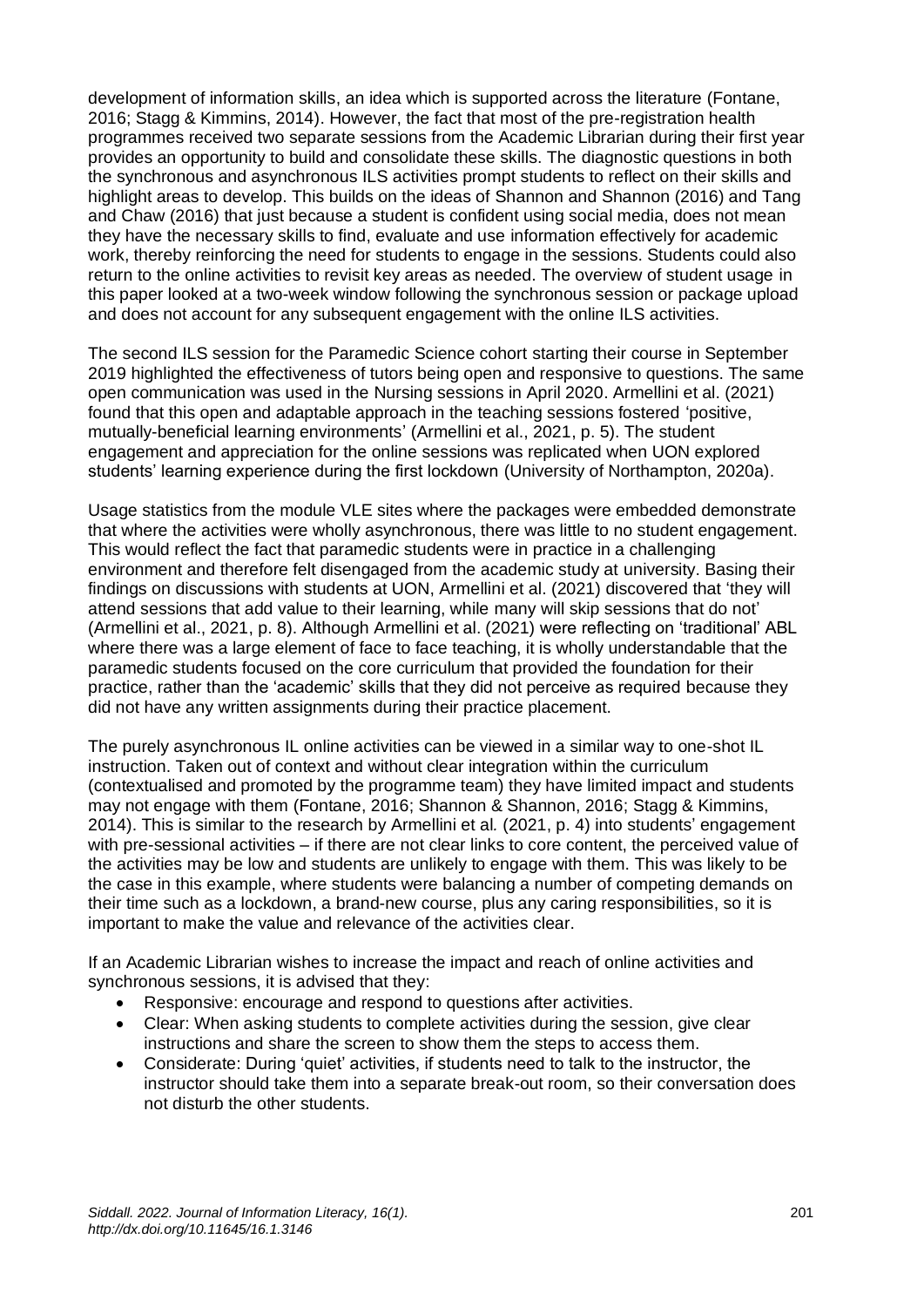## **5. Conclusion**

This paper has demonstrated how Xerte software was successfully used to develop and deliver IL skills during the first lockdown in 2020. When the tutorials were integrated into synchronous online sessions, they were well-used, prompting engaging and valuable interaction between the Academic Librarian and students. However, when the activities were uploaded into module VLE sites for asynchronous delivery there was little to no student engagement. One reason for this could be because the Paramedic students were out on placement, focusing on practical skills, and the Midwifery students were learning about the theory of Midwifery and getting to know one another, adding support to the findings in the literature that IL activities should be contextualised and promoted to students. The lessons learnt during the rapid development and deployment of the IL activities have been taken forward into future online teaching. Asynchronous activities are integrated into the programme from the beginning. The referencing activity is introduced to the students by the programme team, and I also highlight it during the first ILS session I deliver, as well as share a Padlet (n.d.) where they can raise questions in advance of the next session. This means the second ILS session, is tailored around their questions, and responds directly to their needs in relation to Harvard referencing and integrating sources into their academic work.

## **References**

Armellini, A., Teixeira Antunes, V., & Howe, R. (2021). [Student perspectives on learning](https://doi.org/10.1007/s11528-021-00593-w)  [experiences in a higher education active blended learning context.](https://doi.org/10.1007/s11528-021-00593-w) *TechTrends, 65*(4), 433– 443.

Association of College and Research Libraries. (2016). [Framework for information literacy for](https://www.ala.org/acrl/standards/ilframework)  [higher education.](https://www.ala.org/acrl/standards/ilframework) *Association of College and Research Libraries*.

Fontane, W. M. (2016). [Video tutorials revisited: The relationship between their use and library](https://doi.org/10.1080/10691316.2015.1135093)  [assessment quiz scores.](https://doi.org/10.1080/10691316.2015.1135093) *College & Undergraduate Libraries, 24*(1), 90–102.

Franklin, K. Y., Faulkner, K., Ford-Baxter, T., & Fu, S. (2021). [Redesigning an online](https://doi.org/10.1016/j.acalib.2020.102277)  [information literacy tutorial for first-year undergraduate instruction.](https://doi.org/10.1016/j.acalib.2020.102277) *Journal of Academic Librarianship, 47*(1), 102277.

House, J., & Dimmock, G. (2015). [Research into practice: Evaluation of Skills Hub content and](https://doi.org/10.14234/elehe.v7i1.89)  [implications for library staff development in the creation of video OERs.](https://doi.org/10.14234/elehe.v7i1.89) *Enhancing the Learner Experience in Higher Education, 7*(1), 29.

Information Literacy Group. (n.d.). *[Definitions & models.](https://infolit.org.uk/definitions-models/)* Infolit.

Information Literacy Group. (2022). *[Where does information literacy fit within Higher Education?](https://infolit.org.uk/sectors/higher-education/)* Infolit.

Institute of Learning and Teaching in Higher Education. (2022). *[Integrated Learner Support | ILT](https://mypad.northampton.ac.uk/lte/integrated-learner-support/)  - [The University of Northampton](https://mypad.northampton.ac.uk/lte/integrated-learner-support/)*.

JISC. (2018). *Building [digital capabilities: The six elements defined](https://repository.jisc.ac.uk/6611/1/JFL0066F_DIGIGAP_MOD_IND_FRAME.PDF)*.

Mestre, L. S. (2010). [Matching up learning styles with learning objects: What's effective?](https://doi.org/10.1080/01930826.2010.488975) *Journal of Library Administration*, *50*(7), 808–829.